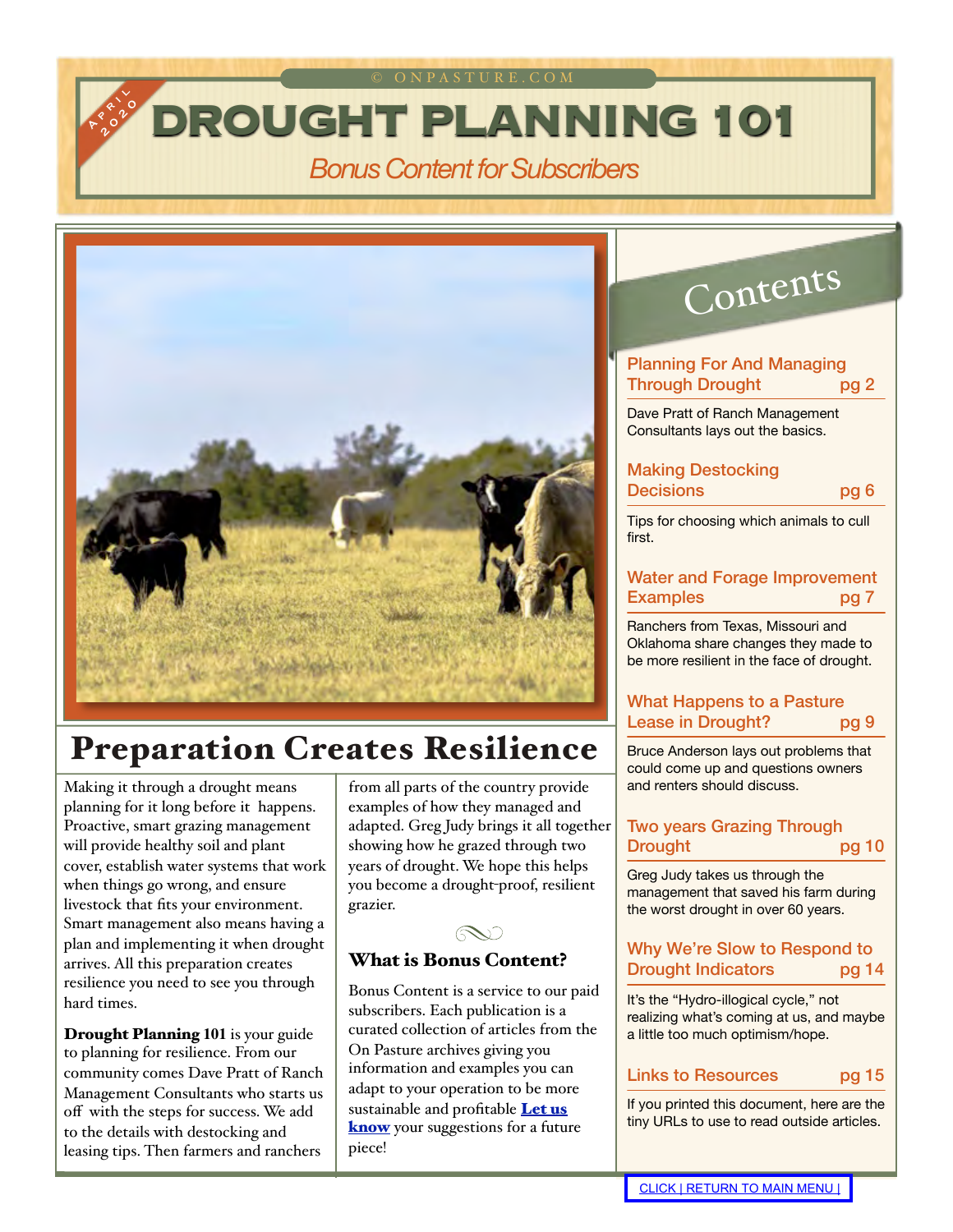# <span id="page-1-0"></span>Planning For and Managing Through Drought

Dave Pratt, Ranch Management Consultants – 7/31/2017

*Drought eventually comes to us all. With these steps, you can prepare your operation to be resilient, and you can take the necessary steps to not only survive, but thrive.*

# Drought Proof Your Business

### For Land

### **1. Develop and maintain a desirable, drought resistant, ecological state.**

Soils with a high proportion of plant cover are more resistant to capping than soils with low cover. Soils with high organic matter absorb and hold more water than soils low in organic matter. Broad-leafed grasses require less water per pound of growth than narrow-leafed grasses or weeds. Through good management we can increase cover, increase the organic matter and shift species composition to a more desirable, more drought resistant state.

### **2. Crossfence to control where and when livestock graze, and increase density.**

Plants grow more slowly during drought. That means paddocks need more rest. To get longer rests without

increasing the graze period you'll need to increase the number of paddocks available per herd. We can accomplish this by combining herds or subdividing existing paddocks. Both of these strategies increase stock density. Increasing density will generally increase the distribution of livestock in the paddocks and improve the uniformity of grazing.

Combining herds has the added advantage of creating a larger herd which will make it easier to achieve herd effect. Herd effect can help break capping and increase the effectiveness of whatever rain does fall.

### **3. Develop a long-term secure water supply.**

Fencing to control the grass isn't much use if there's no water for livestock to drink. With less rain it's inevitable that stock ponds will dry up. The muddy holes that are left are hardly a good place for healthy animals to drink. (Whether or not in drought, getting livestock out of the ponds is good policy. Research by Alberta Agriculture

| Ranch Management Consultants Drought Preparedness Self-Exam                         | <b>Yes</b> | <b>No</b> |
|-------------------------------------------------------------------------------------|------------|-----------|
| Desirable potential ecological states identified for the ranch                      |            |           |
| Desirable, healthy states dominate the ranch or are increasing                      |            |           |
| Range sub-divided into paddocks (possible to have >30 pastures per herd in drought) |            |           |
| Adequate water storage & deliver (4 x 1 week's requirement)                         |            |           |
| Enterprise mix compatible with drought risk                                         |            |           |
| Debt & liquidity compatible with drought risk                                       |            |           |
| Stock flow/cash flow calculated for the year ahead, updated monthly                 |            |           |
| Gross margins known for all enterprises                                             |            |           |
| Critical dates known and communicated to all                                        |            |           |
| Grazing chart kept up to date & stock days per acre per inch of rainfall monitored  |            |           |
| Written destocking plan                                                             |            |           |
| Written policy for managing capital from drought induced sales                      |            |           |
| Written plan for low cost drought production methods                                |            |           |
| Adequate financial reserves                                                         |            |           |
| Appropriate off-farm investments                                                    |            |           |
| Drought people plan in place                                                        |            |           |
| Banker informed and kept current on drought plan                                    |            |           |

### Are you ready for drought? Here's a quick self-exam.

[2](http://livepage.apple.com/)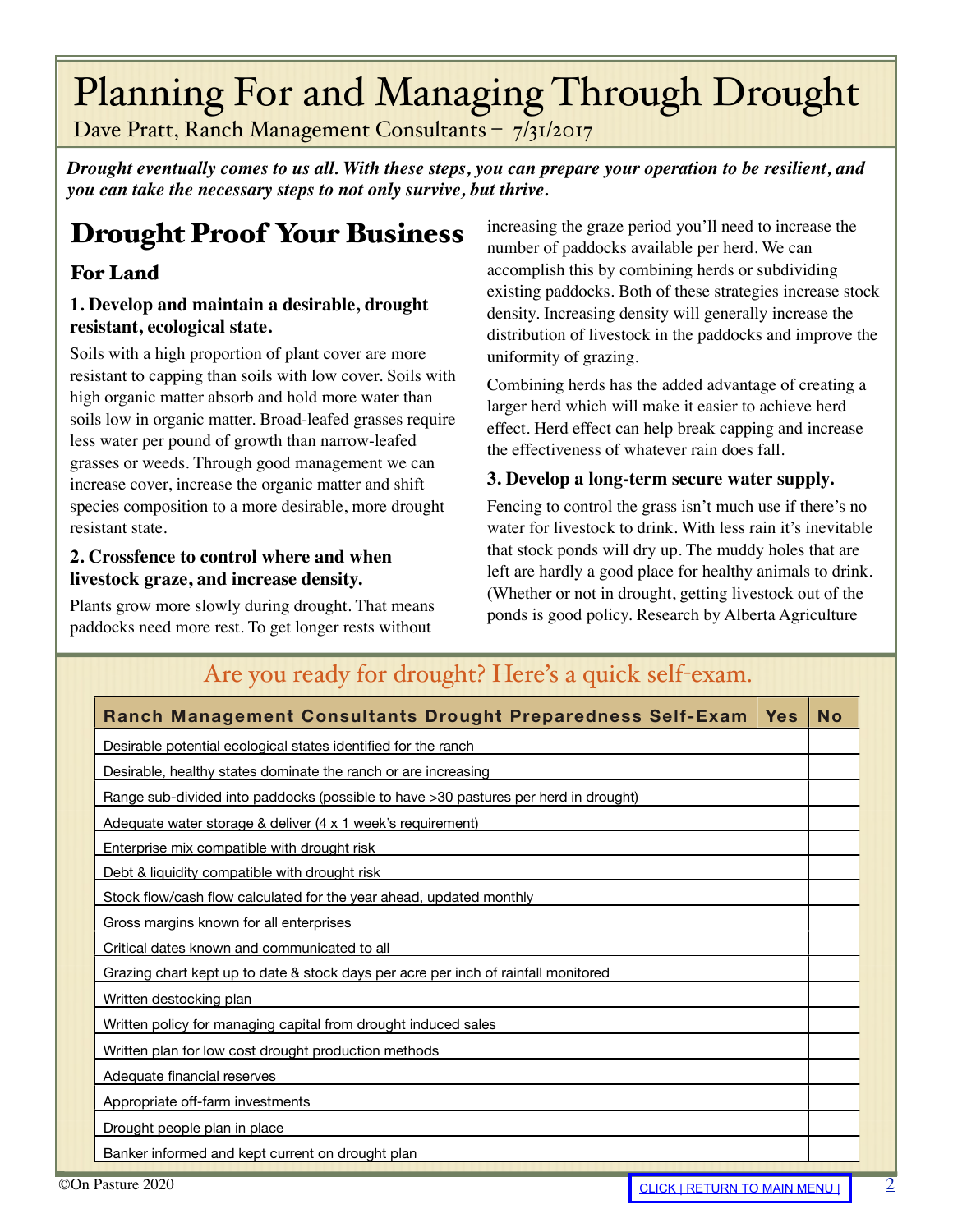## Planning For and Managing Through Drought cont.

shows a 5-30% weight advantage in calves and yearlings that had access to troughs as opposed to ponds.)

Adequate water storage is essential drought insurance. It helps you sleep at night and it's tax deductible. We recommend four times one week's requirement for the herd. Since you are likely to combine herds in drought, adequate delivery rate from the tank to the trough is important.

### For Livestock

### **1. Have enterprises that are compatible with drought risk.**

The oldest rule of good range management is to adjust the stocking rate (forage demand) to match the carrying capacity (forage supply). In drought, when carrying capacity drops, you must drop the stocking rate as well. Overstocking can lead to the range shifting to an undesirable ecological state, poor animal performance, red ink, and depressed people.

The first step in drought proofing the herd is to have the right herd (correct species and classes of livestock) for your environment. Some classes (e.g. stocker cattle) are more easily disposed of (or increased in flush years) than others (e.g. registered cattle). In a drought prone environment, locking yourself into expensive breeding animals which you cannot, or will not, dispose of is inviting disaster.

### **2. Have a destocking plan in writing.**

Don't wait until you are down to the last blade of grass to make destocking decisions. The dust and heat of the sorting gate is no place to formulate strategic plans or think through the economic and financial consequences of your decisions. Discuss and develop the policy now, and put it in writing.

### **3. Know and act on your critical dates**

I'll bet there's a date on your ranch by which, if it hasn't rained, or if there isn't significant growth, you know you are in trouble. Even if it were to rain after that date, you'll still be short of feed.

Determine your critical date. Initiate your destocking plan on that date. Let everyone know what the date is and what will happen when it comes. Being caught with cattle on hand once everyone else has started selling leads to poor prices and overstocked ranches. The sooner you react, the better the prices and the more feed you'll have left.

## For Money

### **1. Put yourself in Control.**

Stay on top of the economic and financial numbers. Know the gross margin of each class of stock. Base the extent to which your business is leveraged on the risk of drought. Producers in drought prone areas need to operate with a higher proportion of equity.

Income is likely to increase early in the drought when you destock. Have a plan to manage the capital. Income will plummet later in the drought. Now is the time to develop low-cost strategies for production.

### **2. Have Reserves**

Use the good years to build equity and financial reserves. Consider diversification with off-farm investments. Make your banker a partner to your plans. Keep him/her informed.



resilience.

See "Drought Helps a [Texas Rancher Turn](#page-6-0)  the Corner to More Water and Forage" for ideas for increasing watering capacity and forage

"Destocking in Droughts and Dry [Spells" has tips to](#page-5-0) help you write your plan. Then see how Greg Judy implemented his plan in "Grazing [Through a Drought."](#page-9-0)







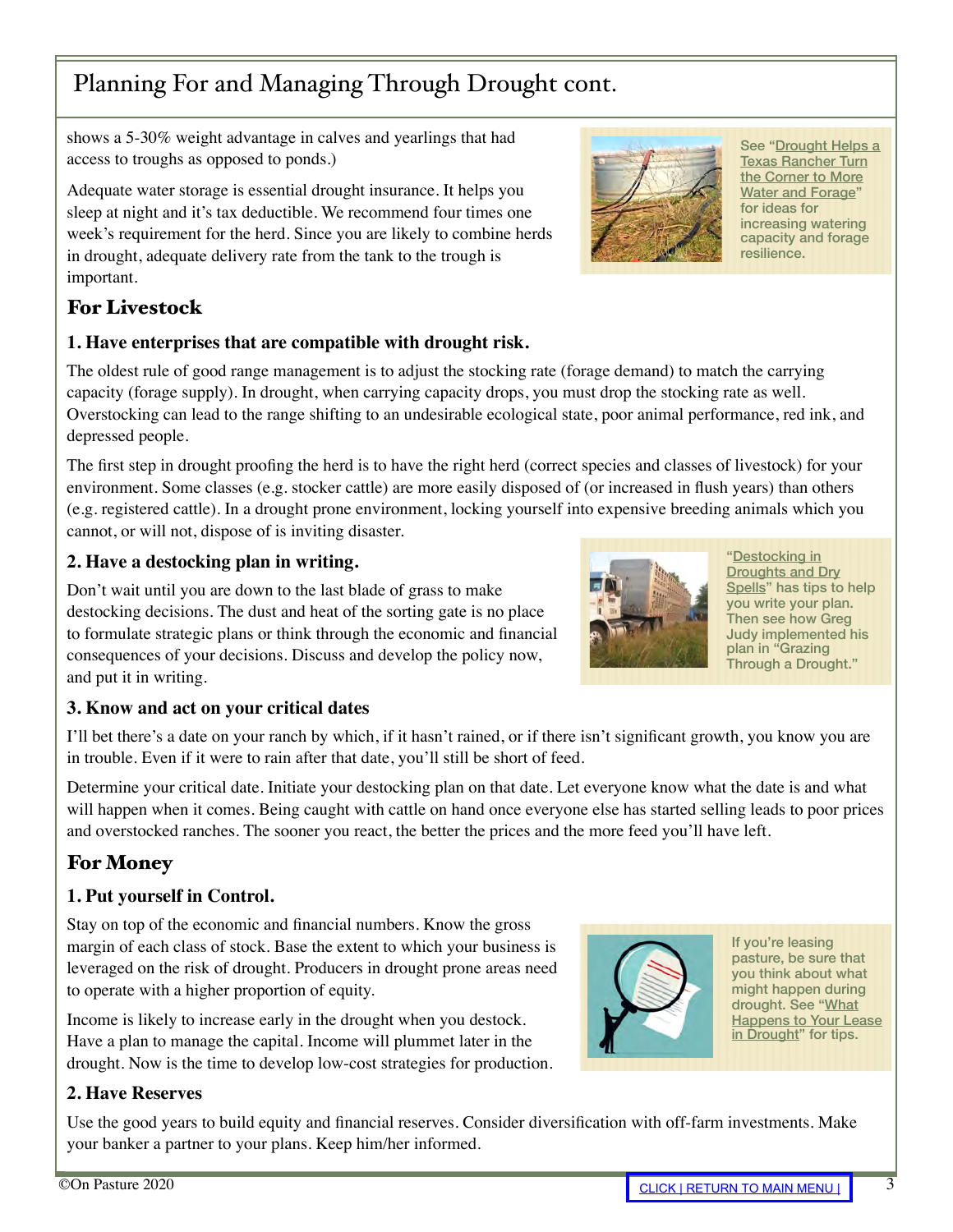### For People

### **1. Develop a positive attitude about drought**

Accept it. Drought is a normal part of ranching. Become informed so you can drought proof your property and your business. No one else will do it for you and it won't happen on its own. Become one of the people who actually benefit during drought.

### **2. Have A People Plan**

Stress kills people. You are not alone. Build associations so you can share your burdens. Put aside money for relief from the drought.

# Managing During Drought

### For Land

### **1. Increase rest periods**

In drought, grass grows slowly when it ought to be growing fast. When it should be growing slowly, it grows even slower. That means pastures need more rest - at least 80-120 days on arid rangelands.

### **2. Decrease graze periods**

Longer rest periods mean longer graze periods. Long graze periods

cause overgrazing which weakens plants and causes range deterioration. Additionally, the longer the graze period the lower the plane of nutrition because livestock select the best feed first.

Shorten the graze by increasing the number of paddocks available to the herd. You can increase the paddocks available per herd by fencing, but money may be tight in times of drought. Another way of increasing the number of paddocks per herd is to combine herds. As mentioned earlier, this also increases stock density and makes it easier to create herd effect, both critical in drought.

### For Livestock

### **1. Decrease stock numbers early.**

Early reduction in stock numbers means you get higher prices and have more feed left for the remaining animals. Consider early weaning. There are two ways to reduce stocking rate: get rid of animals or reduce the requirements of the animals you have.

Of course some times we make the wrong call. Founder Stan Parsons wrote about a Ranch Management Consultants client in Kansas whose critical date had come and gone with no rain. As a result he sold 3,000 steers. A week later it rained, and rained, and rained. There are two

types of regret he said: regret that you did and regret that you didn't. It was frustrating to discover he had sold too early. But he also said that it was an easier mistake to live with than it would have been if he'd had to keep the cattle too long into a drought.

### **2. Never, ever drought feed.**

Drought feeding is expensive and since you don't know how long the drought will last, you could be paying for the animals several times over. Drought feeding leads to overstocking, deteriorated pastures, and bankrupt ranchers. One Ranching for Profit alumnus, recently repeating the school, told the class, "Trying to feed your way out of drought is like trying to borrow your way out of debt."

### **Remember!**

**In drought, the negative effects of poor management are intensified. But so are the positive effects of good management!**



Greg Judy provides an excellent example of the importance of early destocking in his article "Grazing Through [Drought - The First Two](#page-9-0)  Years.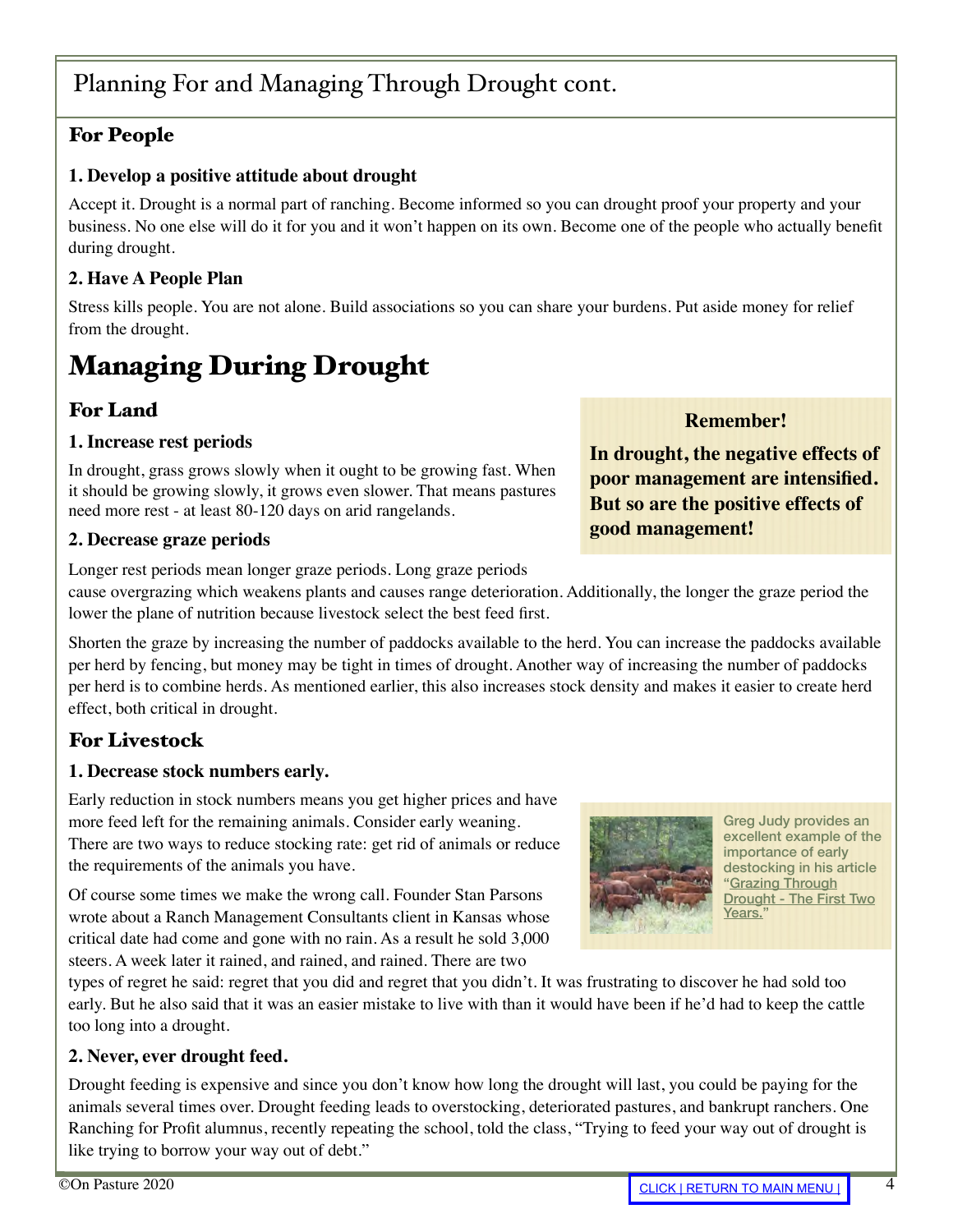## Planning For, and Managing Through Drought cont.

### For Money

### **1. Beware of "free" money**.

Government subsidies, supposedly intended for the good of the people on the land, are a major handicap. Subsidies to maintain stocking rates, purchase feed, and keep people going for one more year are a major disincentive for many to develop effective alternatives. These policies have encouraged overstocking and desertification, economic peril, and financial disaster.

#### **2. Replan your stock flow & cash flow**.

**Healthy Land, Happy Families and Profitable Businesses Essays to Improve** Your Land Your Life and<br>our Bottom Line

#### **[Get Dave's book to learn more](https://ranchmanagement.com/product/healthy-land-happy-families-and-profitable-businesses/)**!

• Work less and make more by working with nature.

• Apply grazing strategies Ranching for Profit alumni use to double productivity while reducing labor costs.

• Use the three "secrets: for increasing profit, set a profit target and build a plan to achieve it.

• Overcome disagreements in family businesses and work as an effective team. •Bring the kids into the business the "right" way.

Conditions have changed. You have probably destocked, which means the stock flow has changed. Sales will probably increase and occur earlier than anticipated. That means fewer stock at year's end in the stock flow, and less cash in the cash flow. You'll need strategies to preserve capital and cut costs as you hunker down to get through what could be some lean times. Plan ahead. Your banker needs to know what your new plan is and your accountant needs to know how you will handle the tax burden.

### For People

### **Put your contingency plan into effect**.

Hauling water, feeding livestock, and crying in your beer won't ensure survival. They tend to reinforce the feeling of panic and deplete your bank account. Get out of the trenches and into the command post. This is a time when you need to make critical decisions on selling stock and managing the land so it doesn't deteriorate.

*Thanks to Ranch Management Consultants for sharing this article with us!*

We've helped people put profit into ranching for over 35 years!

# Ranching For Profit The Business School for Ranchers

*"The RFP school is more than an MBA for ranching, it can be a whole life changing experience." - 2020 RFP Alumni*

# 2020 & 2021 Schools

Columbus, GA - May 31 - June 6, 2020 Boise, ID - Aug 30 - Sept 5 2020 Abilene, TX - Nov 29 - Dec 5, 2020 Tucson, AZ - Dec 6 - 12, 2020

Colorado Springs, CO - Jan 3 - 9, 2021 Billings, MT - Jan 10 - 16, 2021 Cheyenne, WY - Jan 17 - 23, 2021 Rapid City, SC - Jan 24 - 30, 2021



Ranch Management Consultants 307-213-6010 [ranchingforprofit.com](https://ranchmanagement.com/) Follow us on social media @ranching4profit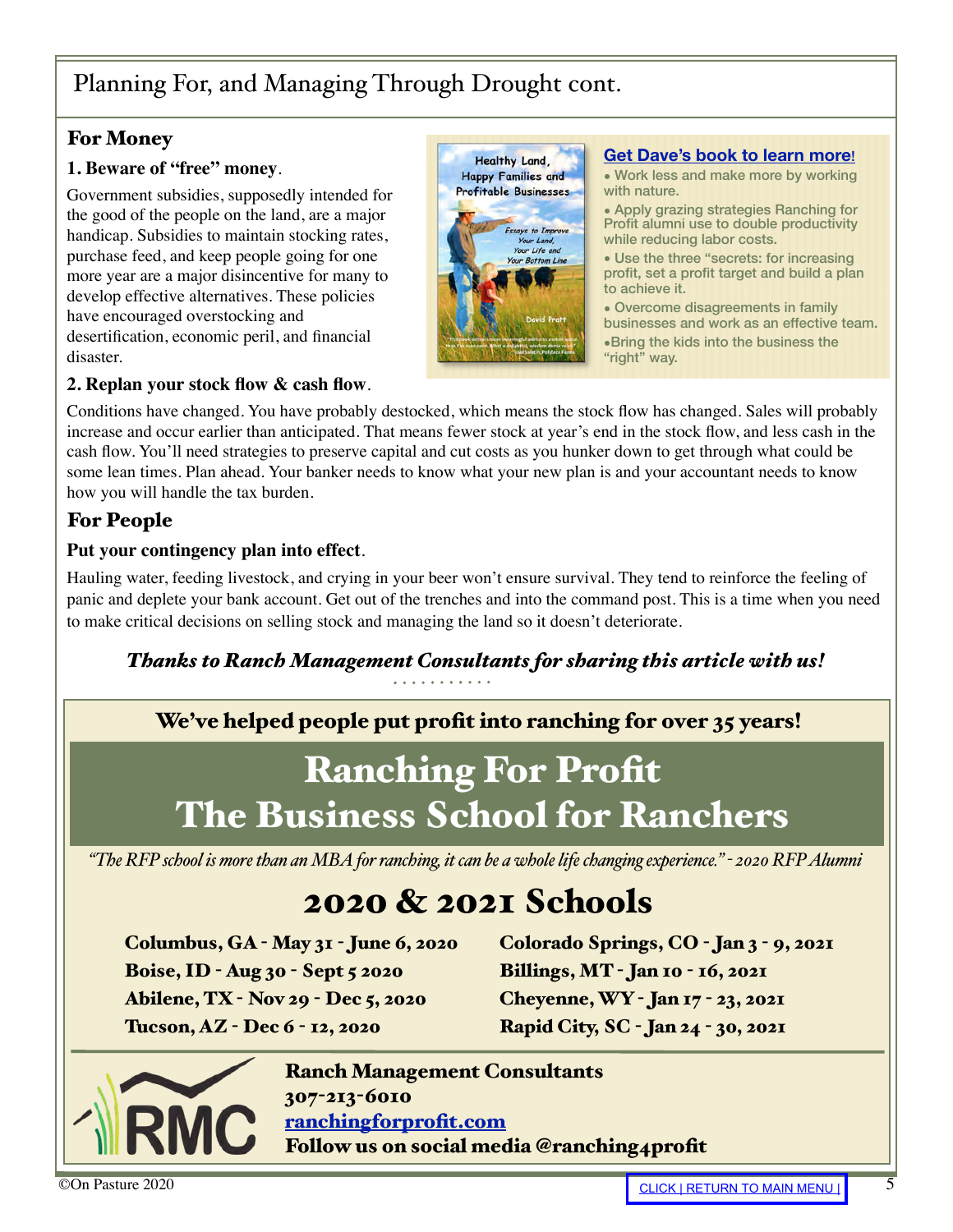# <span id="page-5-0"></span>Making Destocking Decisions During Dry Spells and Drought

Kathy Voth, On Pasture – 8/1/2016

*Drought brings on a lot of stress, and when you're stressed decision making is harder. You question yourself and everything you do. Having a written destocking plan on hand makes these hard decisions easier. Use these suggestions to make putting that plan together a little easier.*

Imagine it's the end of June and it hasn't rained in awhile. Your region is well below the average annual rainfall and it's hard to say when the skies might open and give your pasture a little relief. Your livestock are grazing along, not a worry in the world, because it's your job to figure out what comes next. Prices are still up, and you could reduce your herd. But you've spent years, maybe even a lifetime putting a herd together that fits you and the environment you work in. As Lynn Meyers, a Nebraska rancher who faced this scenario, says, destocking part of the herd is "like losing one of the family." How will you decide what to do?



### **Look at your herd and divide the animals into three groups on paper.**

- Group A is made up of your most profitable cows and yearling heifers that have a lot of potential value.
- Group B includes your replacement heifers and steers that need a few more pounds so they can hit a good market niche.
- Group C is all the remaining animals that could be sold tomorrow if forage gets short: early weaned calves, yearling steers, older cows and cows with poorer genetics.

It's important to put this on paper now when you have time to think and reflect. Later, if you're stressed about what's happening in pasture, you may not have time or think as clearly. Your paper plan will help prevent knee-jerk reactions you may regret later.

Should the time come that you need to begin removing animals from pasture, you've already thought through the very first cattle to take off. Of course, you don't need to send all the animals in any group to market. The amount of destocking you do depends on monitoring the forage you have in your pastures. You might find you only need to ship out a percentage. Then, once you've sent that first group to market, repeat step one again, dividing the remaining animals into Groups A, B, and C. This ensures that you're sending off those animals you can most afford to remove from your herd. As Greg Judy says, your herd will get prettier and prettier as drought goes on.

Reducing your herd is a hard thing to face but drought may not give you an alternative. If you plan ahead, you'll have a better shot at doing it in a way that ensures your sustainability and profitability.

*This article is drawn from a webinar sponsored by Dr. Cody Knutson of the [National Drought Mitigation Center](https://drought.unl.edu/) at the University of Nebraska, Lincoln. Thanks to Dewayne Rice, Area Rangeland Management Specialist for the Natural Resources Conservation Service in Lincoln, Kansas, for breaking down the destocking process for us.*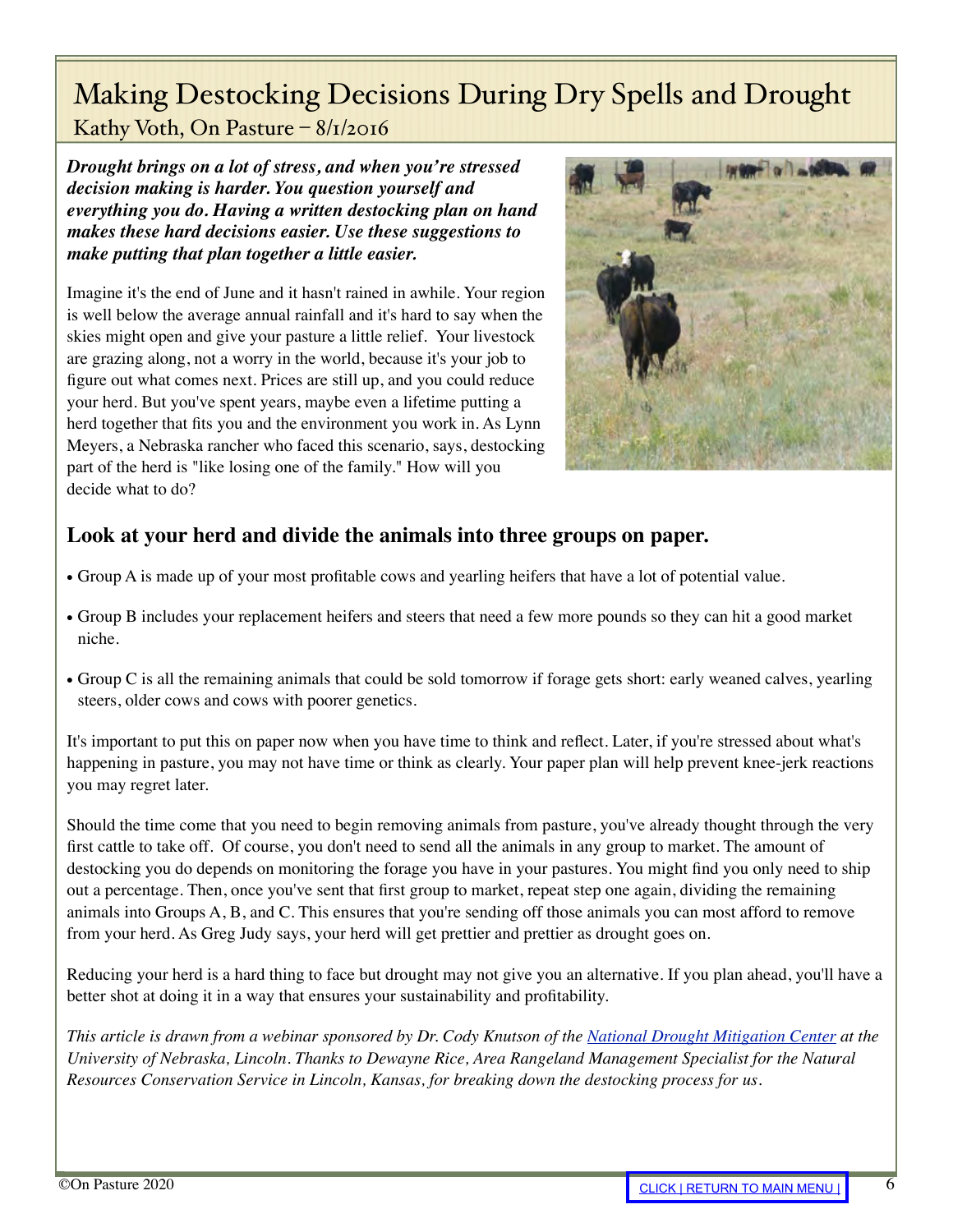# <span id="page-6-0"></span>Drought Helps a Texas Rancher Turn the Corner to More Water and Forage

Kathy Voth, On Pasture  $-6/25/2018$ 

*Here's an example of how one rancher worked on his water and forage resources to drought-proof his operation. We've added links to other examples at the end of this article to give you more options. Notice in each example that there was a two prong approach – a solution for watering the herd and solutions for improving forage availability.*

In the drought of 2009, Kregg and Diana McKenny's well ran dry. They had to haul water, and ultimately sell all their livestock except for 2 retired horses. The well that had served his family's ranch since the 1940s, and that got them through drought in the 1950s, just couldn't keep up any longer. Even the new, deeper well they drilled in 2011 couldn't provide all the water the operation needed.

It was then that Kregg went to his local USDA Natural Resources Conservation Service (NRCS) office to find out what kind of alternatives were available. NRCS Rangeland Management Specialist Derrick Fuchs suggested a multi-prong approach as part of a Conservation Plan:



Kregg McKenny and Derrick Fuchs next to the new 3,500 gallon water storage tank.

"Our initial plan was to reduce his mesquite canopy through brush management, along with installing a rain water catchment utilizing the surface area of his barn, and adding storage to increase his water source capabilities," explains Fuchs. "The NRCS has a diverse staff and we were able to use an NRCS agriculture engineer to design the gutters and storage facilities. The 3,500-gallon storage tank ended up being filled in three rainfall events and hasn't gone dry since."

Now the McKennys have three water sources for their livestock: two wells and the rainwater they collect. And they're working to use the precipitation that hits the ground to grow more forage. With the help of the Environmental Quality Incentives Program (EQIP), the McKenny's were able to clear the dense canopy of mesquite that had taken over their property and reestablish pastures to native grasses. Instead of growing mesquite, now they grow grass and forage plants, and even recharge their aquifer.

The Conservation Plan came with a new grazing plan too. With cross fencing and temporary electric fences, McKenny can rotate animals through pastures, and take advantage of his new forage base, while still providing plenty of rest and recovery time.



Looking down the property fence line, it is clear the grass plants, forbs, and beneficial browse plants dominate McKenney's landscape, providing quality habitat for wildlife and forage for cattle.

McKenny has learned a lot from his experience. "I look at my management from different facets including brush control, water distribution and storage, with proper stocking rates and a drought plan in place. This means you have to know if you can reduce livestock once the rain stops," he says. "I had waist-high grass this past year and I still get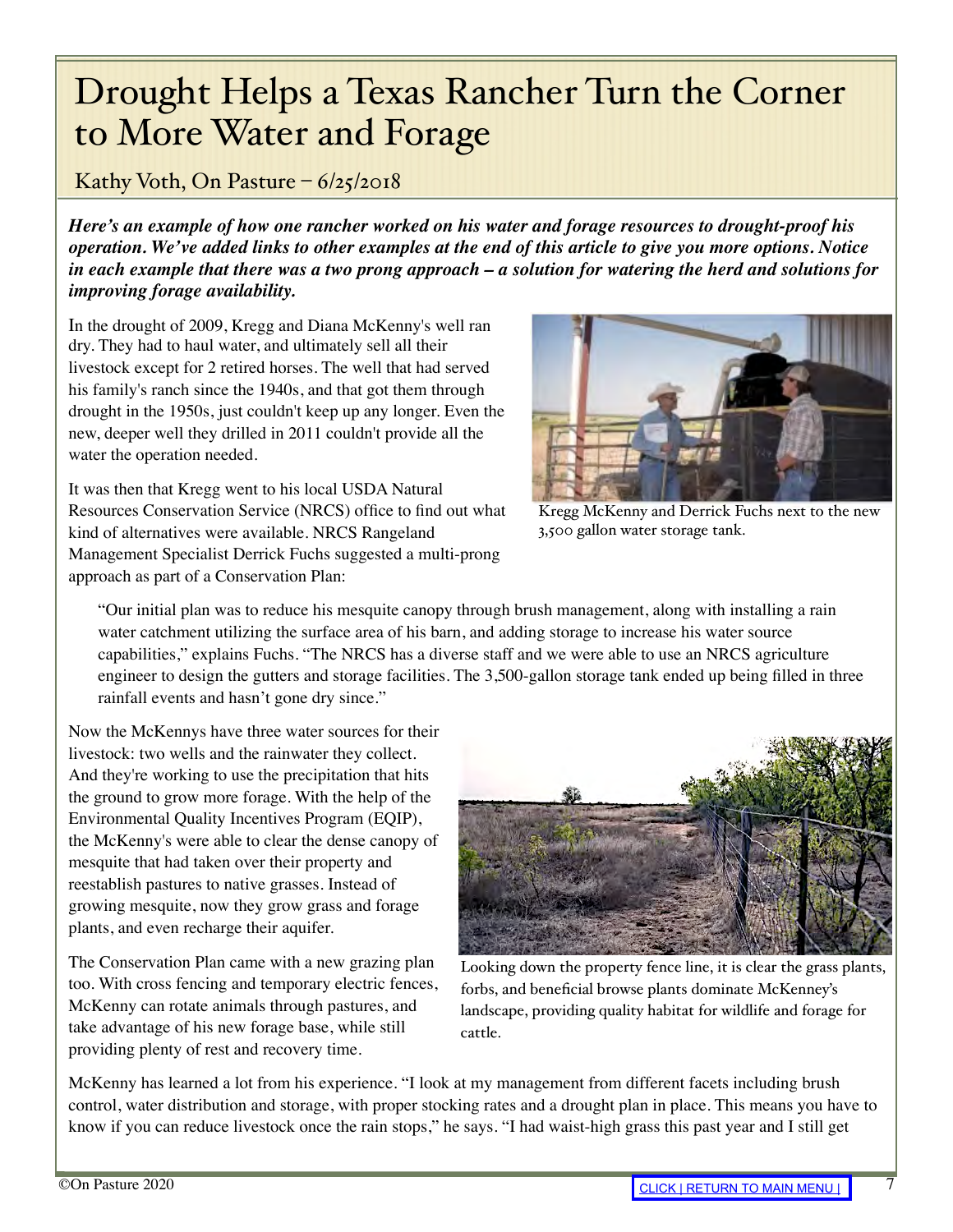# Drought Helps a Texas Rancher....cont.

worried about overstocking. My main concern always goes back to 2011 and having to destock because I had no water for my cattle."

McKenny also appreciates how Derrick Fuchs and the NRCS helped him work through changes on his ranch. "Working with the NRCS was very easy, with Derrick getting a plan in place while giving me ideas to think about for the long term that I hadn't really thought about before," said Kregg McKenney. "After the funding was secured, I was able to implement some of the action items in my conservation plan. Now I am thinking of the next step with my cattle, even though I still get leery of stocking too heavily and tend to be more conservative because I don't ever want to have to destock like I did in 2009."

# **What Can You Do With This?**

### *Be like Kregg!*

We can all benefit from having more sets of eyes and brains looking at our operations and figuring out potential solutions, whether it's becoming more resilient to drought or grazing for soil health and increased profits.



Kregg sits with his dog looking over his herd that he is about to move into a new grazing cell utilizing electric fencing in his high intensity low frequency grazing system.

Head over to your local NRCS office and ask the staff there to work with you on a Conservation Plan for your place. They'll look at your resources, ask you what your goals are, and give you multiple suggestions for things you can do to improve your soil, water and forage resources, and meet your farming and ranching goals. They might even be able to find funding assistance to help you get started down the new path. You'll benefit, and so will local wildlife, as well as your neighbors, who want you to be successful.

### **[Click to go to the website and find your nearest office.](https://offices.sc.egov.usda.gov/locator/app?agency=nrcs)**

### **Or for more options...**

### *[Be like Chad!](https://onpasture.com/2020/04/27/adapting-to-drought-lessons-that-lead-to-success/)*

Chad Fisher started his grazing operation the same year as a drought hit his area. In his most recent On Pasture article, he describes what it was like, the lessons he learned, and the changes he's made. All are good examples of following Dave Pratt's instructions for preparing for drought.

### *[Be like Luke!](https://onpasture.com/2020/03/30/i-couldnt-see-the-forest-or-the-water-for-the-trees/)*

When drought hit, Luke Jessup's well couldn't keep up with livestock needs and his grazing operation was in danger of grinding to a halt. Here's how he solved his problem. It's also a great example of how to think through a problem clearly and creatively.



**This booklet also includes an example from Greg Judy describing how he grazed through two years of drought.**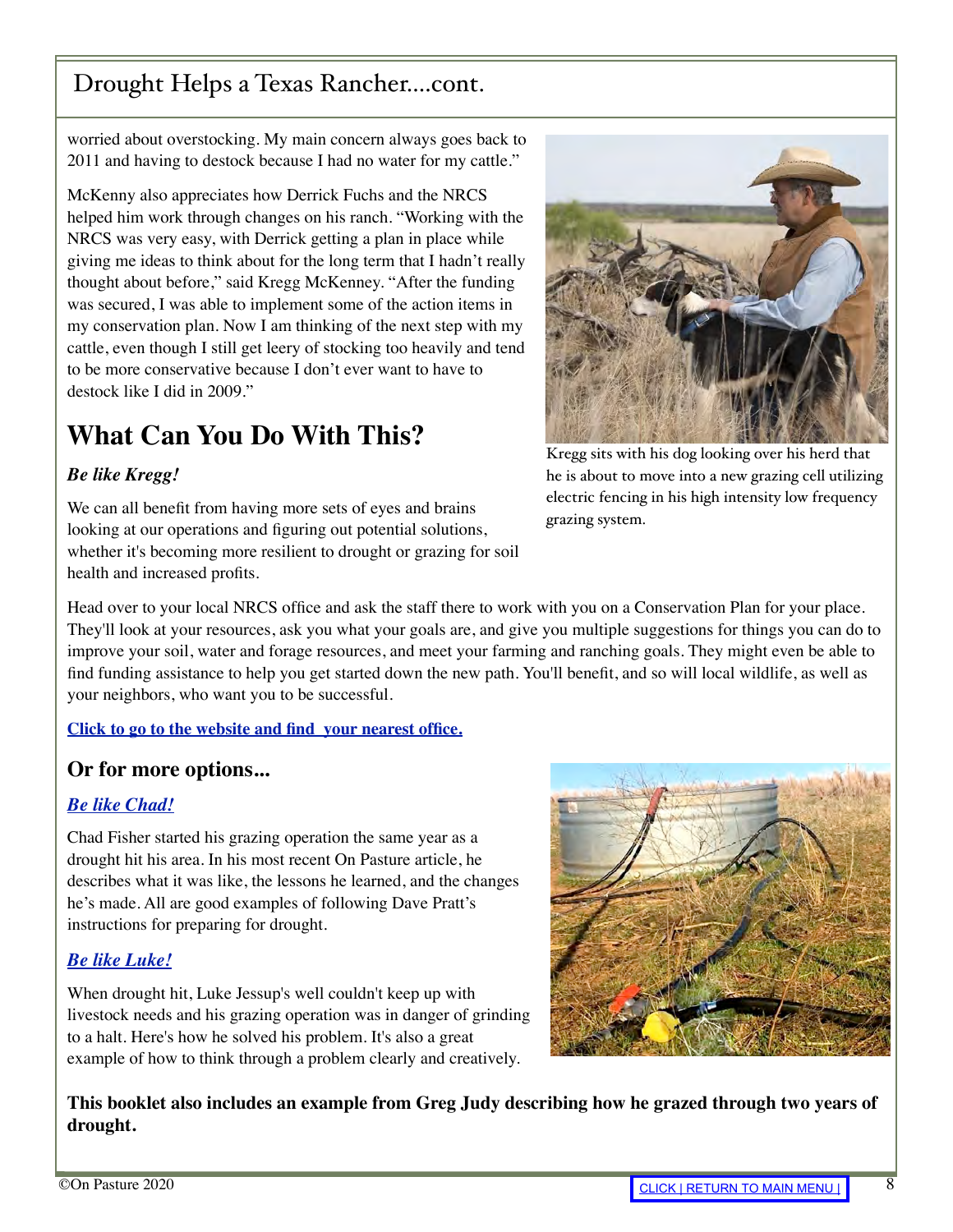# <span id="page-8-0"></span>What Happens to Your Pasture Lease in Drought?

Bruce Anderson, Professor of Agronomy and Extension Forage Specialist, University of Nebraska, Lincoln – 4/2/2018

Kathy Voth, On Pasture 4/27/2020 additions

*Do you rent pasture? What happens if drought lowers pasture production below expectations? Does your lease cover drought events? If not, here are the questions to consider to prevent future problems.* 

It's hard to think about drought in at the beginning of spring, but drought can play havoc on pasture leases. All too often, pasture leases fail to include an appropriate plan to adjust to this problem.

Without a plan, both the landowner and the tenant are at risk. Landowners risk having the pasture become overgrazed, resulting in future weed problems, reduced long-term production, and lowered value. Tenants risk poor performance or health of the livestock due to less forage and lower quality feed. This can lead to higher supplemental feed costs or being forced to sell the cattle.

### Here are some questions for landowners and tenants to discuss:

### **Who decides when drought has lowered pasture production low enough to remove the cattle?**

Having a mutually agreed upon goal for pasture and soil health included in your lease package will make this decision a little easier. Make sure that stocking rates are specified in the lease and that these stocking levels are adjusted for bigger cow sizes if necessary.

### **Should the rent payment be adjusted and how? Who gets insurance or government payments?**

Usually, it is best to design the lease so both landowner and tenant share in the opportunity and risk associated with drought by adding an answers to these questions. Talk about how a drought adjustment will be made and how that will affect rent payments. Keep in mind that both parties will be affected by the loss due to drought, but if you work together, you can also both benefit from future leasing arrangements.

Unfortunately, I can't give you a specific answers to these questions. Each situation is different and will depend on the property and the landlord and tenant. Work together to develop something that will work for you both, and put it in writing to avoid any misunderstandings later.

Drought can cause a lot of headaches. But if you've planned ahead, making sudden adjustments to your pasture leases won't be one of them.



Photo by Troy Walz

## More Bonus Content Coming Soon!

If you're new to agriculture, planning to expand, or have limited financial resources, leasing land is a good option.

Farm & Ranch Leasing Tips

**Building your Farm Business on Leased Pasture**

**Selling and Signing: Connecting with Landowners to Secure a Pasture Lease Evaluating Potential Pasture Land How Much Should You Pay? Writing a Pasture Lease Contract**

Stay tuned for all this and more!



a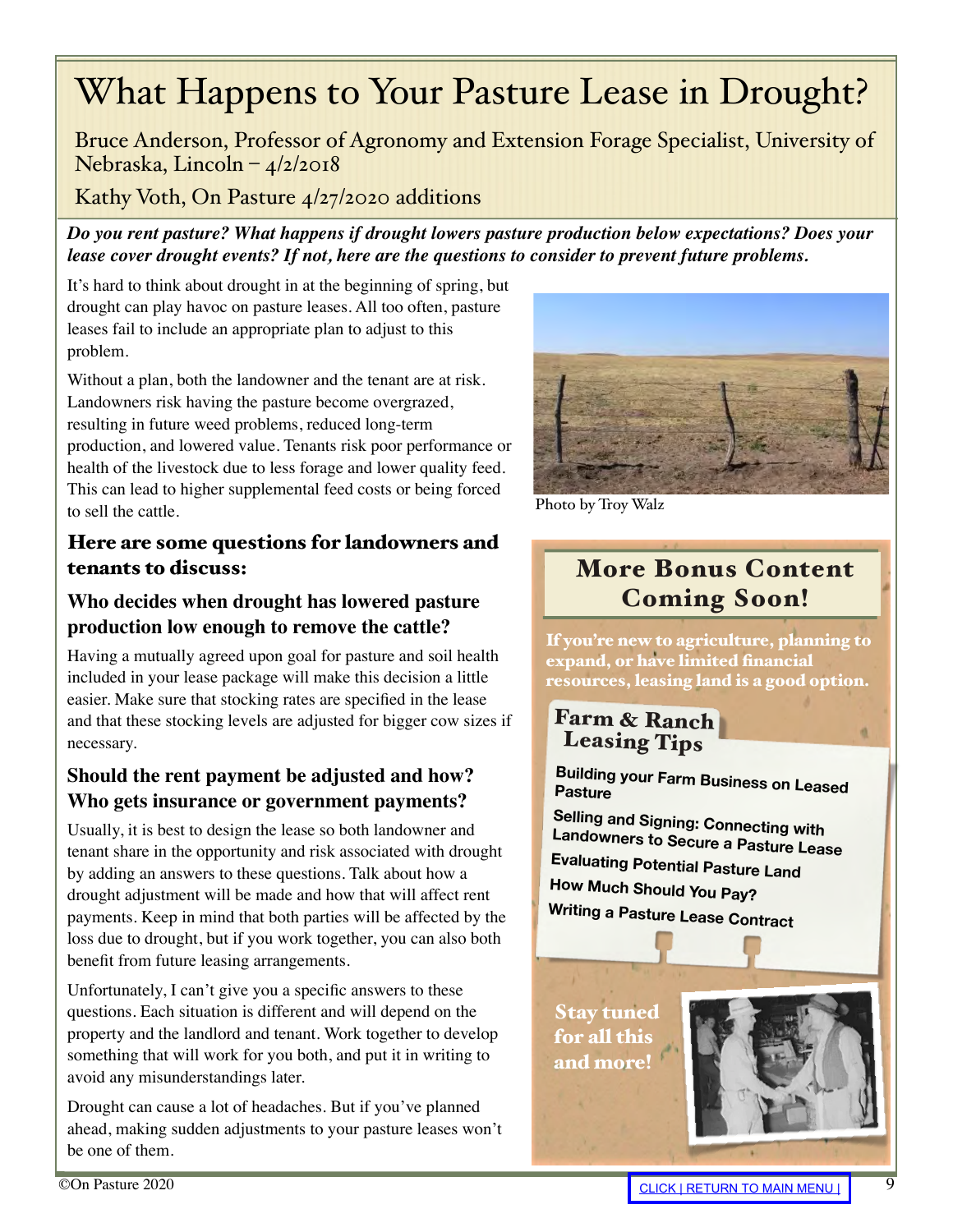# <span id="page-9-0"></span>Grazing Through a Drought: The First Two Years

### Greg Judy - 04/01/2013

*Greg Judy is well known for his ability to graze profitably while managing to improve the soil and his pastures. In this article he describes how he grazed through two years of drought in 2011 and 2012 while others in his area are looking at dried out, desert-like pastures.*

One of the toughest situations to endure as a livestock grazier is a drought that seems to have no end in sight. It is humbling, frustrating, depressing and can bring on financial hardship. It seems that once your farm is in the drought area, all rains go around you or the moisture is inhaled by the dry air as it approaches. It really can work on you mentally to have a huge rain cloud with lightning bolts busting out of the sky, accompanied by thunder shaking the ground and not have a drop of moisture hit the ground! Our farm in central Missouri has been getting a lot of this particular treatment for the last two years.

Drought is normal and we need to manage for it. The worst thing we can do is hunker down and hope we get rain. Hope is not a strategy for surviving a prolonged drought. We have no control over the weather, so we do not focus on the weather forecast. What I have learned to focus on is what I can control. Calculating animal days of forage, water, stocking rates, and culling will keep you ranching.

# Year One

The spring of 2011 started great, we had great rains every week which had all the pond spillways overflowing. It took a great deal of grazing management to keep the mob of cattle from pugging our clay base pastures. Being 100% committed to grazing, even in the spring mud season, demands very close monitoring of pastures. I remember there



Full drought in July 2011. Good management meant plenty of grass for the remaining herd.

was one day that I mentioned that I wished it would stop raining for a couple days. Be careful of what you wish for.

Beginning in late June of 2011, the rain stopped. From late June of 2011 to March of 2012 we received 5" of rain. Our normal average yearly rainfall is 38." Once the rains stopped, the heat in July and August was almost unbearable. It would reach the upper 90's and topped 100 degrees almost every day. The humidity was brutal; you simply could not breathe well if you were exerting yourself in any way.

We started moving our cattle mob before it got light and right at dusk. The cattle sure seemed to appreciate it. This allowed our cattle to graze at the coolest times of the day which helped with their animal performance.

### **Year One Animal Management – Don't Buy Hay**

We immediately combined the two herds of cattle into one mob. We had a grass finishing herd and the cow/calf yearling heifer mob that now made one large mob. **I am convinced that combining your multiple herds is one of the most powerful tools we have when in a drought.**

Next we focused on reducing the number of animals we were grazing. We processed every grass-fed beef that was finished that we had orders for. Any beef or sheep that we could find flaws in were immediately sorted out. If they were not performing up to my expectations, we sold them.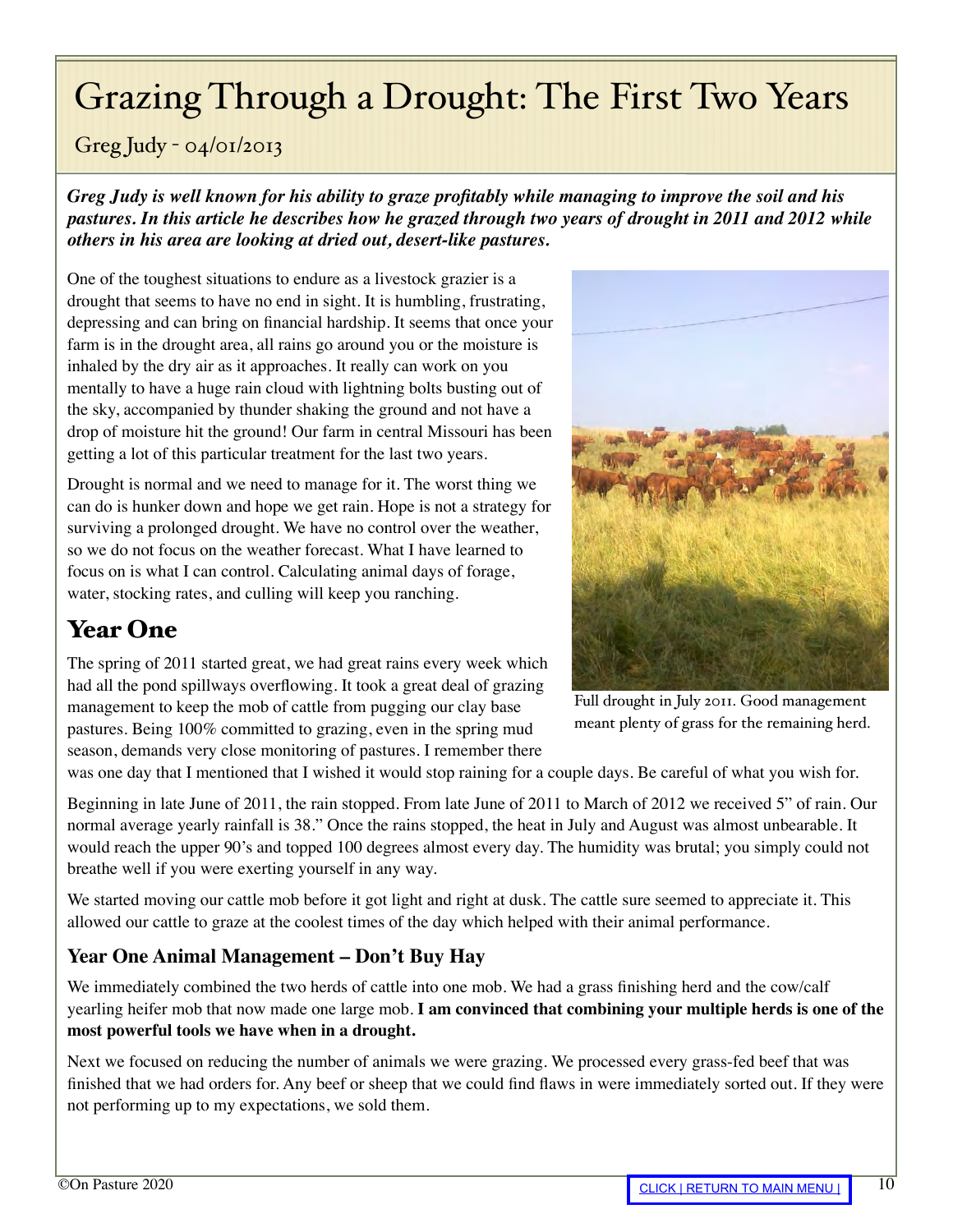## Grazing Through a Drought....cont.

Sheep and cattle prices were very good because we sold early in the drought, so the pain of culling was not bad. Our cow herd and sheep flock got prettier each month as well! I will admit it got tougher to cull each month, because the lower quality animals were gone. We took a tough situation of having limited forage and no re-growth and turned it into a cash positive situation by selling animals.

The alternative response would have been to buy hay. This response would have taken money out of our pocket to buy the hay. But worse yet, we did not know when the drought would end. Any time you make the fatal flaw of feeding through a drought, the consequences are not good. In most cases, the purchased feed will exceed the value of the livestock that you are feeding. You are putting the future of your farm and your family resources at risk.



Trucking cattle.

It is tough to sell animals that you have worked on improving for many years. Something that is even tougher than selling your animals is feeding them purchased hay through a drought, especially when you don't know when it will end. **Don't get emotional about your livestock**. Sell them. You can always buy more livestock after the drought is over with the money that you have in your savings account from the animals that you sold during the drought. **If you try and keep all your animals through the drought, you may lose the farm. The risk is just too great!**

Your purchased livestock may not be the quality of what you previously owned. That can be fixed with time and the selection of animals that perform best in your environment. By keeping your base cow herd and a few good bulls, your replacements will be heavily influenced by your retained herd bull genetics. **You will have the luxury of paying cash for your replacement livestock** when the drought ends because you did not burn all your savings up on purchased hay. **This keeps you from not going into debt restocking your farm.**

Simply hoping for the drought to end is not a management tool. Attack it head on and attack it early. **The earlier you start to destock, the less animals you will have to sell**. You are preserving precious forage for the remaining animals on your farm. By combining the two different mobs, processing all finished beeves and culling inferior animals, this took a lot of grazing pressure off our pastures that were no longer growing by the end of August. Our recovery period between grazings increased from 60 days to 150 days. This drastically reduced our hay feeding bill last winter.

### **Destocking Allows Pastures to Take Advantage of Minimal Precip**

The rain we did get in 2011 came in late November and December. By having a late killing frost date in the fall, our pastures actually had a chance to grow some very high quality fescue winter stockpile once the rain came. Three of the 5" of rain came in November and December 2011. The other 2" came in January 2012. Those 3" of rain actually allowed us to grow about 40% of the amount of winter stockpile that we normally grow. We were very thankful for the stockpile growth that we got due to the late killing frosts.

I am convinced that the only reason we grew any late stockpile in the severe drought was due to our previous management. The last five years of building up huge amounts of carbon in the soil with



Fall grazing.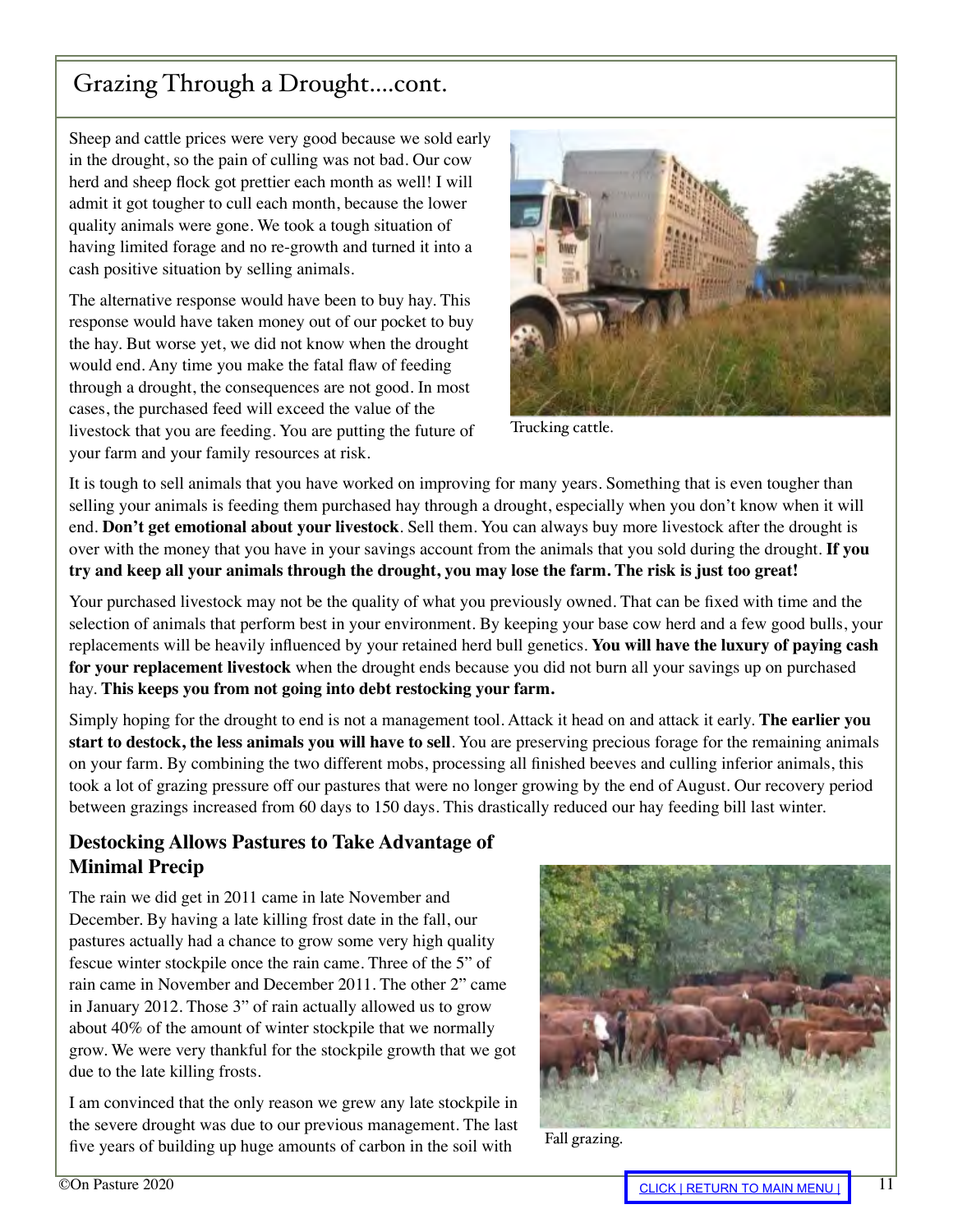## Grazing Through a Drought....cont.

mob grazing and keeping an effective working litter bank on the soil surface paid huge dividends. The plants were not severely stressed when we finally got our precious 3" of rain in the late fall. Every drop of rain was trapped and held in place by the litter bank. There was no bare soil exposed to encourage runoff.

**We have noticed with pastures where there is no grazing management focused on trampling forage, the litter bank is missing. These particular farms really suffer during a drought.** When plants are severely grazed off during a prolonged drought it's usually because the owner did not act soon enough to destock.

There is nothing wrong with hoping or praying for a rain, but you also need to be proactive and implement a plan. Once you have grazed all your paddocks on the farm with the first grazing rotation in a major drought, it is too late to plan.

## **Heading Into Year Two**

The winter of 2012 was very dry and balmy. There was never any mud, just dry pastures. This saved us a ton of forage because the cow body temperatures were not challenged by any cold weather. The cows required less forage to stay warm.

Finally in March we received enough rain to green up the plants and soak the top 4 inches of surface soil. The soil below 4 inches was barren of moisture from the 2011 drought. We also got a couple rains in April that encouraged our grass to shoot up to around 16 inches. But the subsoil moisture never had an opportunity to get recharged with moisture. In mid May the water spigots shut off and the heat returned. Never have we seen the extreme heat that was witnessed in early May.

By June 1<sup>st</sup>, I knew we were in trouble with our pasture re-growth. The temperatures had hovered around 100F for 20 days of May with zero moisture. There was re-growth taking place on our farms after being grazed, but it was significantly slower. Usually in June, our plants build tons of forage for our animals for the coming summer season. This particular June seemed to feel more like our typical brutal hot August weather. Growing conditions were disappearing quickly.



These were the conditions in Missouri as they entered the worst drought in over 60 years.

### **Year Two Herd Management**

I decided to implement our drought plan immediately. **We combined our two herds into one mob to concentrate the animals into one area which gave us much more control over our recovery periods.** Next we treated every bite of grass that we had grown on our farms like it was our last. **We sold enough animals to ensure that we had 180 days of forage left in front of us to feed our remaining animals in case it did not rain**.

First we sold all two year old steers to a fellow up north who had been getting rain. These steers were closing in on 900 poundss and were doing well on the high energy forage in front of them. Next we sold all of our yearling steers from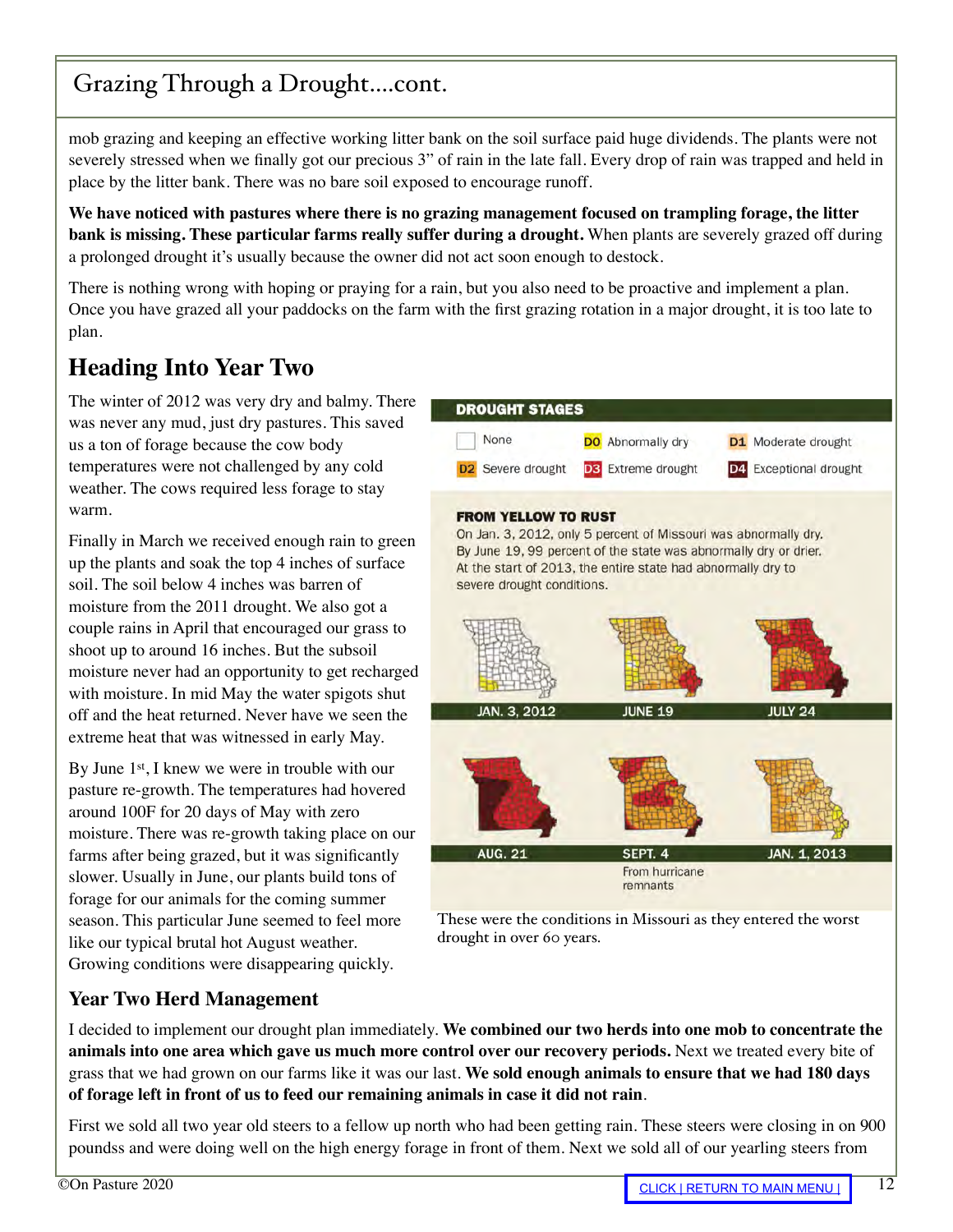# Grazing Through a Drought....cont.

last season. This took a huge amount of grazing pressure off our farms. Next we culled older cows. The yearling heifers and bred heifers were also sorted out and sold to folks wanting to start their own grass genetic herds. We were left with 1/3rd of our animals that we started the spring with.

### **Grazing Management for Drought Year Two**

The 2012 drought continued with unrelenting daily temperatures hovering over 100 F every day. By having all of our remaining animals in one mob, we could concentrate on one section of our farms. We went to daily moves with temporary poly reels. This gave us maximum control over our remaining precious forage to meter out to the remaining herd. **We focused on making sure that the mob of cattle only grazed the upper parts of the plant.** With each grazing pass, we wanted to ensure that we left at least one half of the plant to cover the ground surface from the baking sun. This longer residual would also aid us in plant recovery assuming we got a rain in the future. The taller plants left would also help slow down the winds that were trying to turn our pastures into barren deserts.

It was really surprising how little of the high quality grass the cattle ate each day. We check our cattle daily for gut fill on the left side of each animal as it passes through into the new fresh grass strip. If the animals are hungry, there will be an area in front of the hip bone that is sunken in. These cattle were not limited and were putting weight on. Their calves were packing on tremendous weight by getting milk and high-energy plant tips.

### **Finishing the 2012 Summer**

We reached the end of August with no rain expected until the end of October. The temperatures fell out of the 100's which was a plus. At this stage we had gone 110 days without any rain

and the experts were calling Missouri the epicenter of the drought. **Due to our planning and the way we had managed our pastures and herd, we still had 120 days of grown forage in front of us that had not had its first grazing since recovering from the spring grazing.** Meanwhile, most folks in our area had mechanically mowed off their pastures to remove the seed heads in June. It was a very bad management decision that cost them their pastures. By the end of the summer, those pastures looked like deserts with

nothing left but bare ground. They did accomplish their goal of not having any seed heads.

I will repeat once again, that by focusing on growing taller plants in the early spring before grazing them, you will be able to endure a drought. Armed with this stronger forage base, you must monitor your stocking rate at the first hint of drought. Act early and get rid of any animals that can be marketed. Focus on leaving as much forage as possible in each grazing pass to protect your soils. It will rain again and when it does, your farm will catch and hold the water. You will be rewarded with faster grass re-growth from dormancy simply because you did not graze off the pastures to a parking lot.

Interns Meg and Jake show pasture grass before grazing, and after a 12 hour grazing session.

More Bonus Content Coming Soon!

Greg's grazing plan was a big part of why he made it through 2 tough years of drought.

Stay tuned for On Pasture's tips for creating your own plan using a free grazing chart.

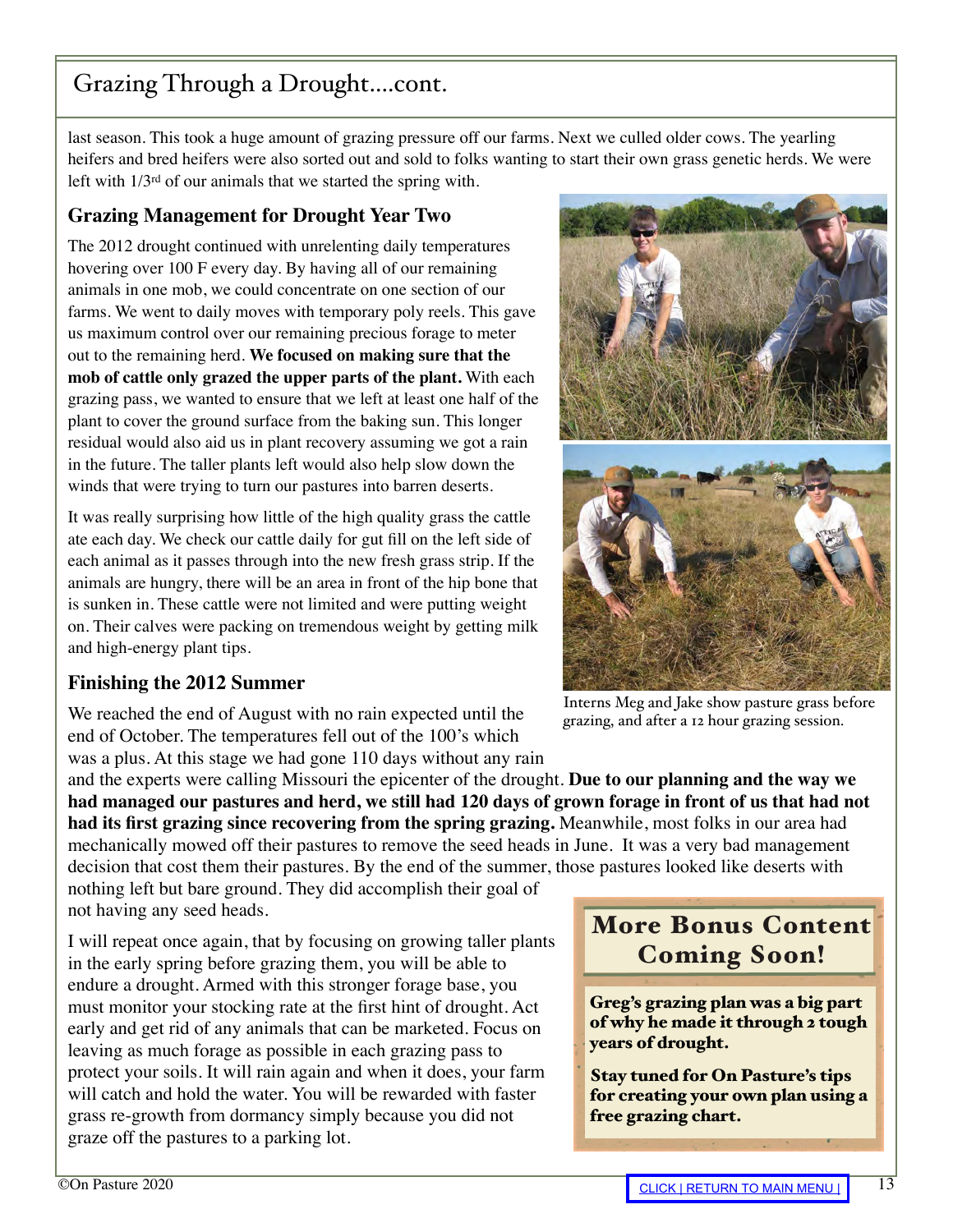# <span id="page-13-0"></span>How a Slinky Hovers - And Why We're Slow to Respond to Drought Indicators

### Kathy Voth, On Pasture - 04/13/2013

### *What can a slinky tell us about the importance of planning for drought? More than you might think!*

We all know about gravity and how it keeps things firmly attached to the earth. And we've all experienced what happens when we're climbing over a fence and somehow manage to trip and fall. When that happens to us, we wish we could hover for a moment so we could get our feet under us before gravity yanks us to the ground. But physics doesn't provide for hovering.

Or does it? In September of 2013, **[RadioLab](http://www.radiolab.org/about/)** posted a podcast about **["What A](https://www.wnycstudios.org/podcasts/radiolab/articles/236351-what-slinky-knows)  [Slinky Knows"](https://www.wnycstudios.org/podcasts/radiolab/articles/236351-what-slinky-knows)** describing what happens when you drop a slinky. Here's the experiment instructions from their blog post if you have a slinky and would like to try this at home:

- 1) Dangle a Slinky above the ground.
- 2) Let it extend to its full length.

3) Let go.

For a fraction of a second, something amazing happens: the bottom of slinky hovers in midair, seeming to defy the laws of physics, while the top collapses toward it.

Photo courtesy of Geekologie.com. [Click to see a video.](https://geekologie.com/2011/09/tension-vs-gravity-slomotion-streteched.php)

This isn't a result of any magical properties the slinky has. The bottom just floats there because it hasn't gotten the information yet. As scientists explain, each collapsing ring of the slinky is a wave of information communicating to

the next ring below "We're falling!" until it reaches the bottom ring which then falls to the ground. According to the scientists on the podcast, **[Steve Strogatz](http://www.stevenstrogatz.com/)** and **[Neil deGrasse Tyson](http://www.haydenplanetarium.org/tyson/) "**Information flows have a lot to do with how our physical world works." We can even imagine ourselves as the bottom of the slinky, making new choices as new information waves hit us.

This got me to thinking about the "Hydro-Illogical Cycle" described by I.R. Tannehill in 1947 in his book *Drought: Its Causes and Effects***:**

"We welcome the first clear day after a rainy spell. Rainless days continue for a time and we are pleased to have a long spell of such fine weather. It keeps on and we are a little worried. A few days more and we are really in trouble. The first rainless day in a spell of fine weather contributes as much to the drought as the last, but no one knows how serious it will be until the last dry day is gone and the rains have come again."



When it comes to drought, we're a little like the bottom of the slinky. We don't even know that the rings are collapsing above us until suddenly, there we are in the middle of a drought. Fortunately we have more power over our own future than the slinky does. We can develop and maintain a desirable, drought resistant, ecological state so that our pastures and water sources are more resilient. And we can have plans in our back pocket to follow should the worst happen - plans that can reduce stress, and that can protect and even improve our financial situation.

### **Don't be a slinky. Have a plan!**